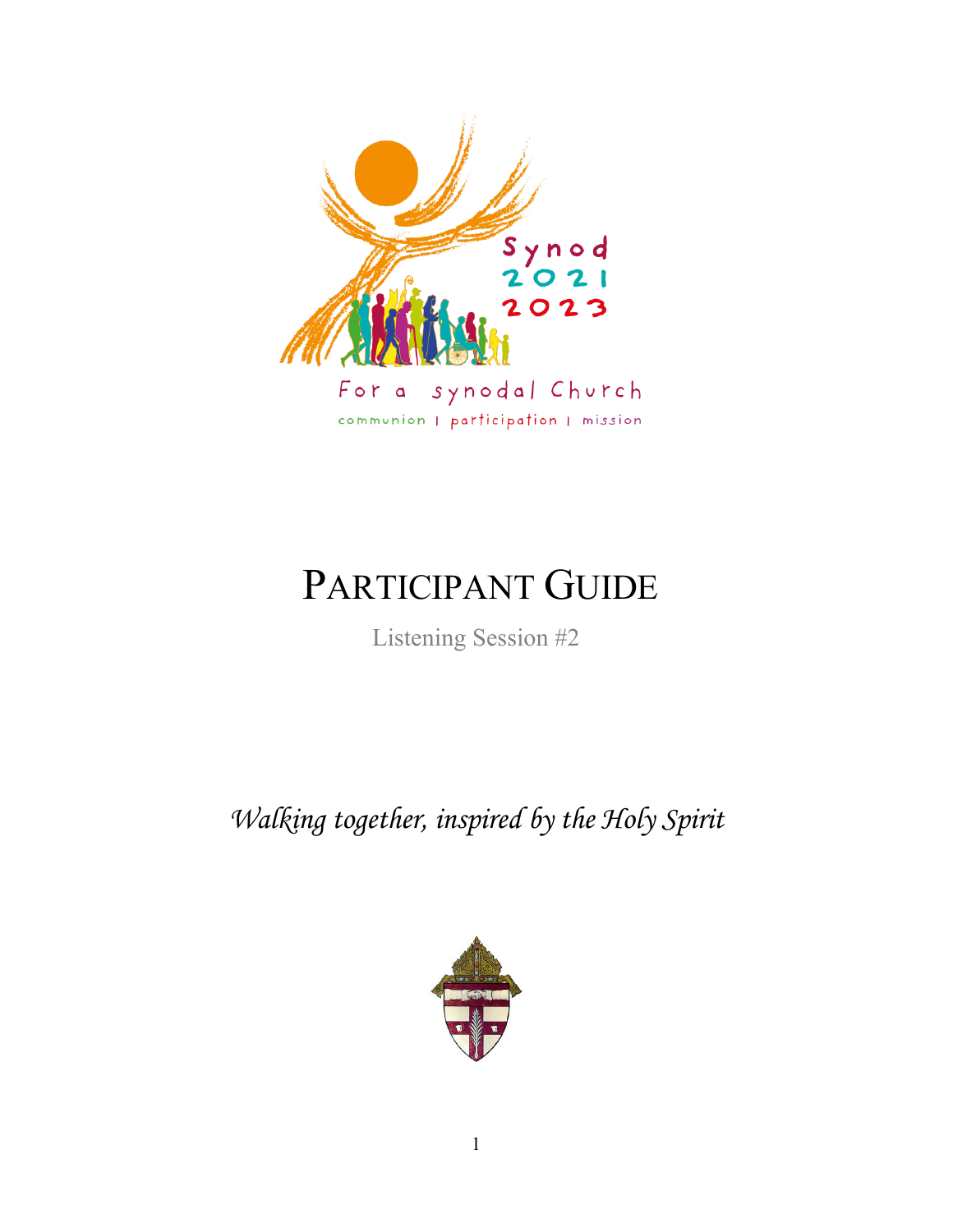# *For a Synodal Church: Communion, Participation and Mission*

Dear Participant:

Thank you for being an important part of this first phase of the 2021-2023 Synod of Bishops!

Pope Francis wants to hear from the whole Church about what is happening in local parishes. He and the bishops would like to know what individuals think we should all be doing to help make our parishes better. The way he has proposed doing this is through this synodal process.

This is an unprecedented moment in our Church. The Holy Father has called for listening on a scale we have never before seen. All the baptized in every diocese, in every country, on every continent are asked to participate in the synod process. As the Church, we will pray together, listen to one another and seek the Holy Spirit's guidance in discerning where the Holy Spirit is leading us as a parish, a diocese, and a universal Church.

Each individual matters and each of our experiences is valid and deserves to be heard. No one is excluded from this process – all are welcome. We are on this journey of faith together. *Come, Holy Spirit!*

*"The purpose of this Synod . . . is to inspire people to dream about the Church we are called to be, to make people's hopes flourish, to stimulate trust, to bind up wounds, to weave new and deeper relationships, to learn from one another, to build bridges, to enlighten minds, warm hearts, and restore strength to our hands for our common mission." (Vatican Handbook for the Synod)*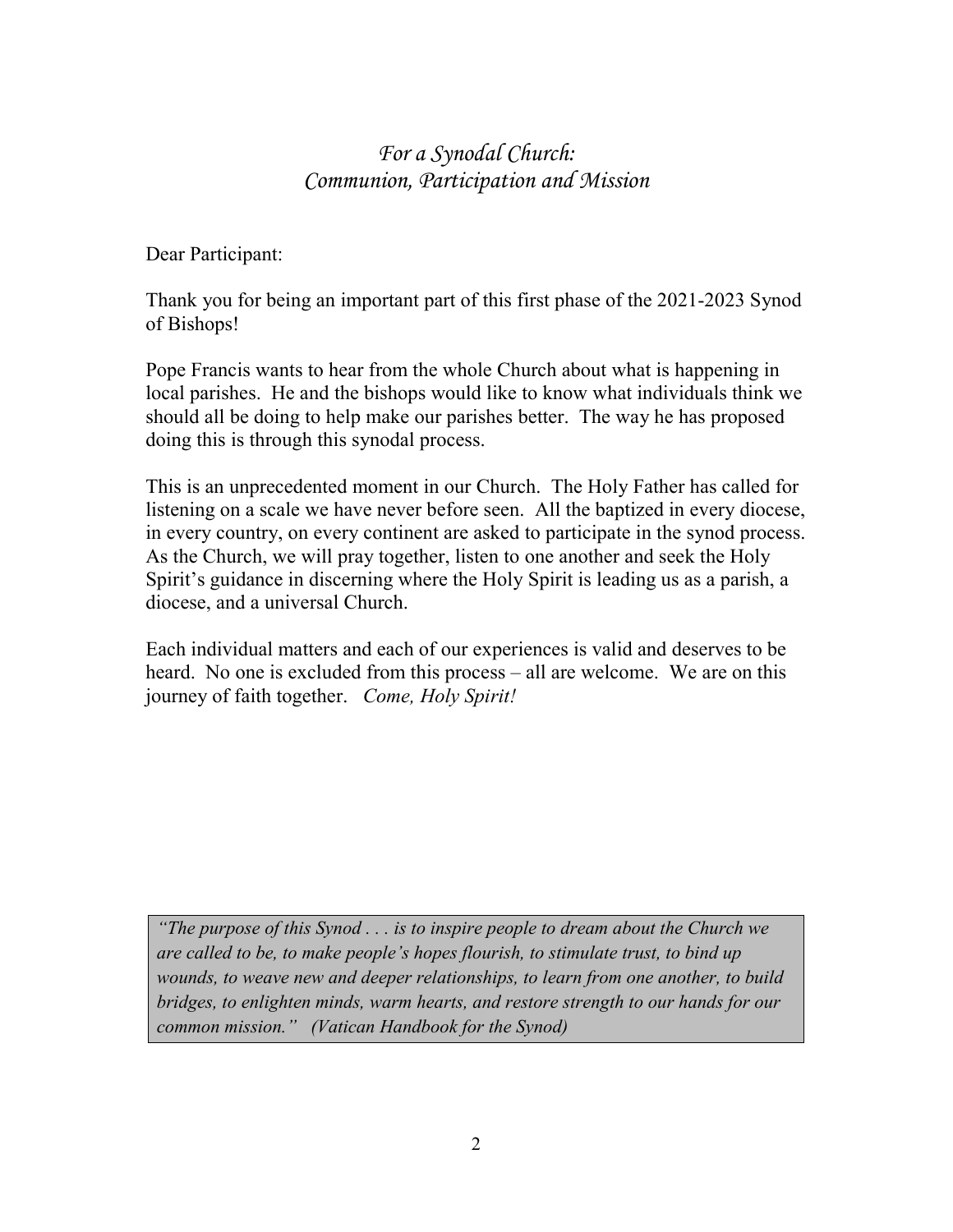## **RESPECTFUL COMMUNICATION GUIDELINES**

Please keep these guidelines in mind as you listen and share with respect for one another in your small group.

- Listen respectfully and without judgment.
- Allow an opportunity for everyone to speak.
- Be an open-minded listener.
- Pause briefly between speakers.
- Sharing is optional.
- Remember that we are here to listen and not to problem-solve or convince.
- There is no topic off the table. Speak honestly.
- Before speaking, say a prayer to the Holy Spirit for wisdom.
- Remember that differences of opinion are good. We learn more from those who hold opinions different from our own.
- "Be courageous in listening and courageous in speaking." *(Vatican Handbook on the Synod)*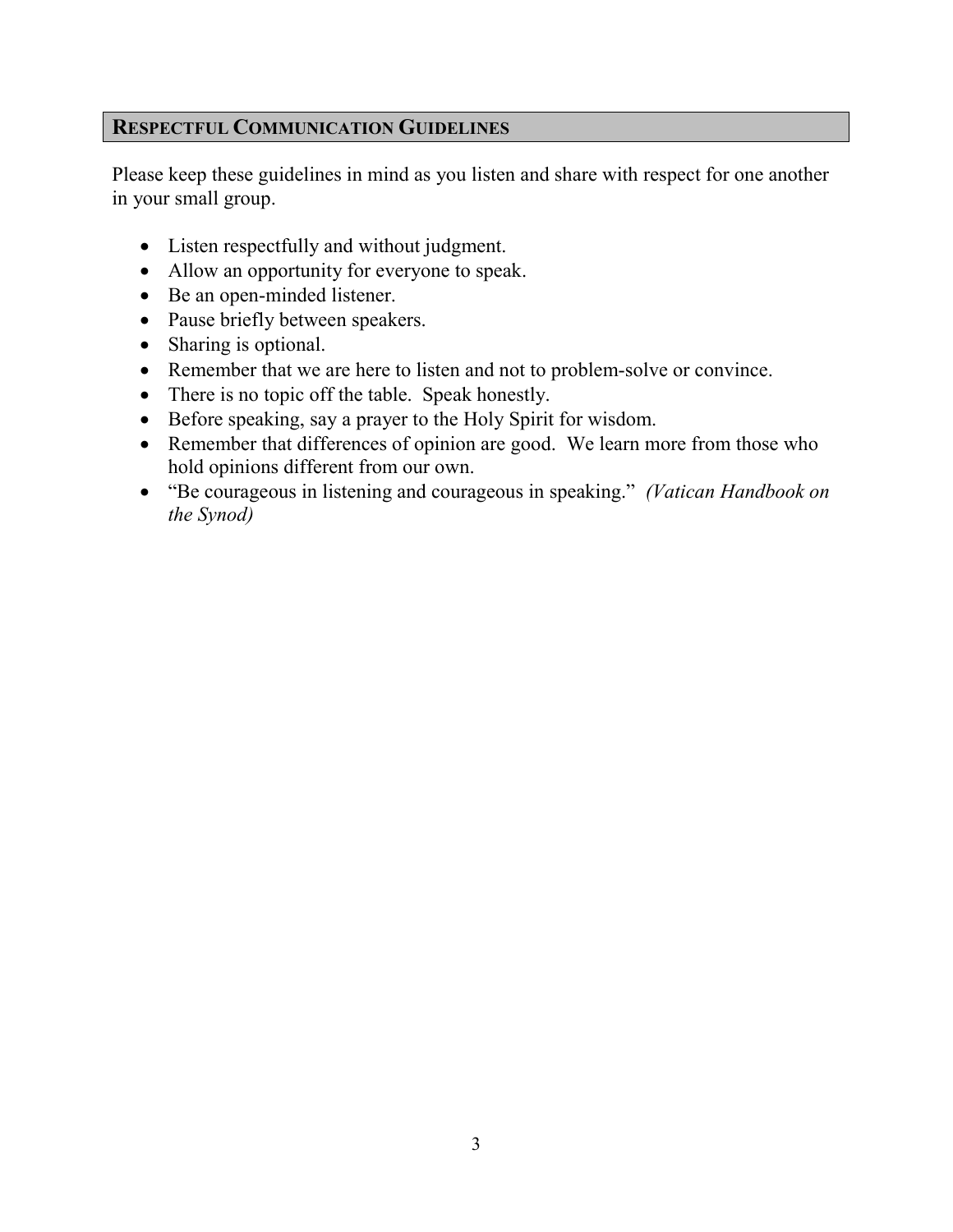### **EXAMEN: PERIOD OF PRAYER AND REFLECTION**

In what ways do you experience God's love and blessings in your life each day?

\_\_\_\_\_\_\_\_\_\_\_\_\_\_\_\_\_\_\_\_\_\_\_\_\_\_\_\_\_\_\_\_\_\_\_\_\_\_\_\_\_\_\_\_\_\_\_\_\_\_\_\_\_\_\_\_\_\_\_\_\_\_\_\_\_\_\_\_\_\_\_\_\_\_\_

Ask God to allow the Holy Spirit to be stirred up in each of us during this session.

Ask God for insight and understanding to recognize the movement of the Holy Spirit. Ask for the grace to be open to the Spirit and for the courage to go where the Spirit leads.

\_\_\_\_\_\_\_\_\_\_\_\_\_\_\_\_\_\_\_\_\_\_\_\_\_\_\_\_\_\_\_\_\_\_\_\_\_\_\_\_\_\_\_\_\_\_\_\_\_\_\_\_\_\_\_\_\_\_\_\_\_\_\_\_\_\_\_\_\_\_\_\_\_\_\_

\_\_\_\_\_\_\_\_\_\_\_\_\_\_\_\_\_\_\_\_\_\_\_\_\_\_\_\_\_\_\_\_\_\_\_\_\_\_\_\_\_\_\_\_\_\_\_\_\_\_\_\_\_\_\_\_\_\_\_\_\_\_\_\_\_\_\_\_\_\_\_\_\_\_\_ \_\_\_\_\_\_\_\_\_\_\_\_\_\_\_\_\_\_\_\_\_\_\_\_\_\_\_\_\_\_\_\_\_\_\_\_\_\_\_\_\_\_\_\_\_\_\_\_\_\_\_\_\_\_\_\_\_\_\_\_\_\_\_\_\_\_\_\_\_\_\_\_\_\_\_

Reflecting back to our first listening session together, did you feel like part of a community journeying together? Were you able to truly listen to another? Did you feel listened to? Recall how that felt.

\_\_\_\_\_\_\_\_\_\_\_\_\_\_\_\_\_\_\_\_\_\_\_\_\_\_\_\_\_\_\_\_\_\_\_\_\_\_\_\_\_\_\_\_\_\_\_\_\_\_\_\_\_\_\_\_\_\_\_\_\_\_\_\_\_\_\_\_\_\_\_\_\_\_\_

If you had the opportunity to encounter someone on the periphery of the Church, bring that encounter to mind. How were you aware of the Holy Spirit's presence during that conversation? What might you need to share from that conversation? Pray for that individual now. Ask God what the next step is in order to nurture that relationship.

\_\_\_\_\_\_\_\_\_\_\_\_\_\_\_\_\_\_\_\_\_\_\_\_\_\_\_\_\_\_\_\_\_\_\_\_\_\_\_\_\_\_\_\_\_\_\_\_\_\_\_\_\_\_\_\_\_\_\_\_\_\_\_\_\_\_\_\_\_\_\_\_\_\_\_ \_\_\_\_\_\_\_\_\_\_\_\_\_\_\_\_\_\_\_\_\_\_\_\_\_\_\_\_\_\_\_\_\_\_\_\_\_\_\_\_\_\_\_\_\_\_\_\_\_\_\_\_\_\_\_\_\_\_\_\_\_\_\_\_\_\_\_\_\_\_\_\_\_\_\_ \_\_\_\_\_\_\_\_\_\_\_\_\_\_\_\_\_\_\_\_\_\_\_\_\_\_\_\_\_\_\_\_\_\_\_\_\_\_\_\_\_\_\_\_\_\_\_\_\_\_\_\_\_\_\_\_\_\_\_\_\_\_\_\_\_\_\_\_\_\_\_\_\_\_\_

If you have not yet had a chance to encounter someone from the periphery of the Church, who might God be calling you to encounter? What steps can you take to facilitate that encounter? Pray for the person that God places on your heart.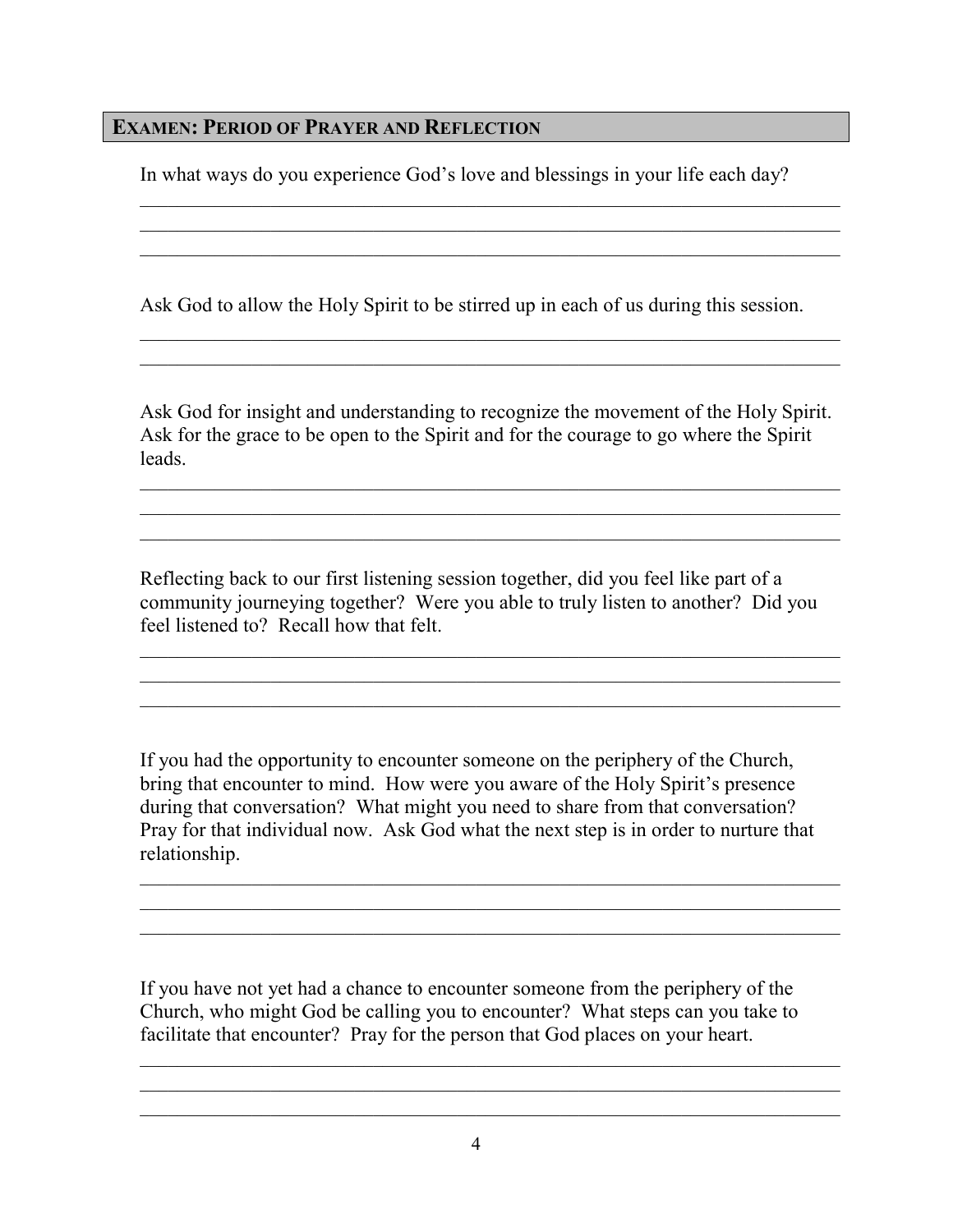When have you truly felt connected to the Church? When have you most felt like you were a member of the Body of Christ? Who helped you feel most connected to the Church? In what ways have the Sacraments nurtured you?

\_\_\_\_\_\_\_\_\_\_\_\_\_\_\_\_\_\_\_\_\_\_\_\_\_\_\_\_\_\_\_\_\_\_\_\_\_\_\_\_\_\_\_\_\_\_\_\_\_\_\_\_\_\_\_\_\_\_\_\_\_\_\_\_\_\_\_\_\_\_\_\_\_\_\_

Is there any hurt in your experience of Church? When did you not feel welcome in our Church community? Who in the Church may have wounded or disappointed you with their actions or their failures to act?

\_\_\_\_\_\_\_\_\_\_\_\_\_\_\_\_\_\_\_\_\_\_\_\_\_\_\_\_\_\_\_\_\_\_\_\_\_\_\_\_\_\_\_\_\_\_\_\_\_\_\_\_\_\_\_\_\_\_\_\_\_\_\_\_\_\_\_\_\_\_\_\_\_\_\_

Where in your life has God called you to be most present, to be most alive to be your best self? Where have you participated in bringing Christ's life and love to the world – maybe as a child, a teen, a young adult, today?

\_\_\_\_\_\_\_\_\_\_\_\_\_\_\_\_\_\_\_\_\_\_\_\_\_\_\_\_\_\_\_\_\_\_\_\_\_\_\_\_\_\_\_\_\_\_\_\_\_\_\_\_\_\_\_\_\_\_\_\_\_\_\_\_\_\_\_\_\_\_\_\_\_\_\_

\_\_\_\_\_\_\_\_\_\_\_\_\_\_\_\_\_\_\_\_\_\_\_\_\_\_\_\_\_\_\_\_\_\_\_\_\_\_\_\_\_\_\_\_\_\_\_\_\_\_\_\_\_\_\_\_\_\_\_\_\_\_\_\_\_\_\_\_\_\_\_\_\_\_\_ \_\_\_\_\_\_\_\_\_\_\_\_\_\_\_\_\_\_\_\_\_\_\_\_\_\_\_\_\_\_\_\_\_\_\_\_\_\_\_\_\_\_\_\_\_\_\_\_\_\_\_\_\_\_\_\_\_\_\_\_\_\_\_\_\_\_\_\_\_\_\_\_\_\_\_

In what ways have you failed to be who God was calling you to be?

Where does God need you most in the Church today? What one action might you want to move towards tomorrow? Make a firm, but gentle resolution to do so.

\_\_\_\_\_\_\_\_\_\_\_\_\_\_\_\_\_\_\_\_\_\_\_\_\_\_\_\_\_\_\_\_\_\_\_\_\_\_\_\_\_\_\_\_\_\_\_\_\_\_\_\_\_\_\_\_\_\_\_\_\_\_\_\_\_\_\_\_\_\_\_\_\_\_\_ \_\_\_\_\_\_\_\_\_\_\_\_\_\_\_\_\_\_\_\_\_\_\_\_\_\_\_\_\_\_\_\_\_\_\_\_\_\_\_\_\_\_\_\_\_\_\_\_\_\_\_\_\_\_\_\_\_\_\_\_\_\_\_\_\_\_\_\_\_\_\_\_\_\_\_ \_\_\_\_\_\_\_\_\_\_\_\_\_\_\_\_\_\_\_\_\_\_\_\_\_\_\_\_\_\_\_\_\_\_\_\_\_\_\_\_\_\_\_\_\_\_\_\_\_\_\_\_\_\_\_\_\_\_\_\_\_\_\_\_\_\_\_\_\_\_\_\_\_\_\_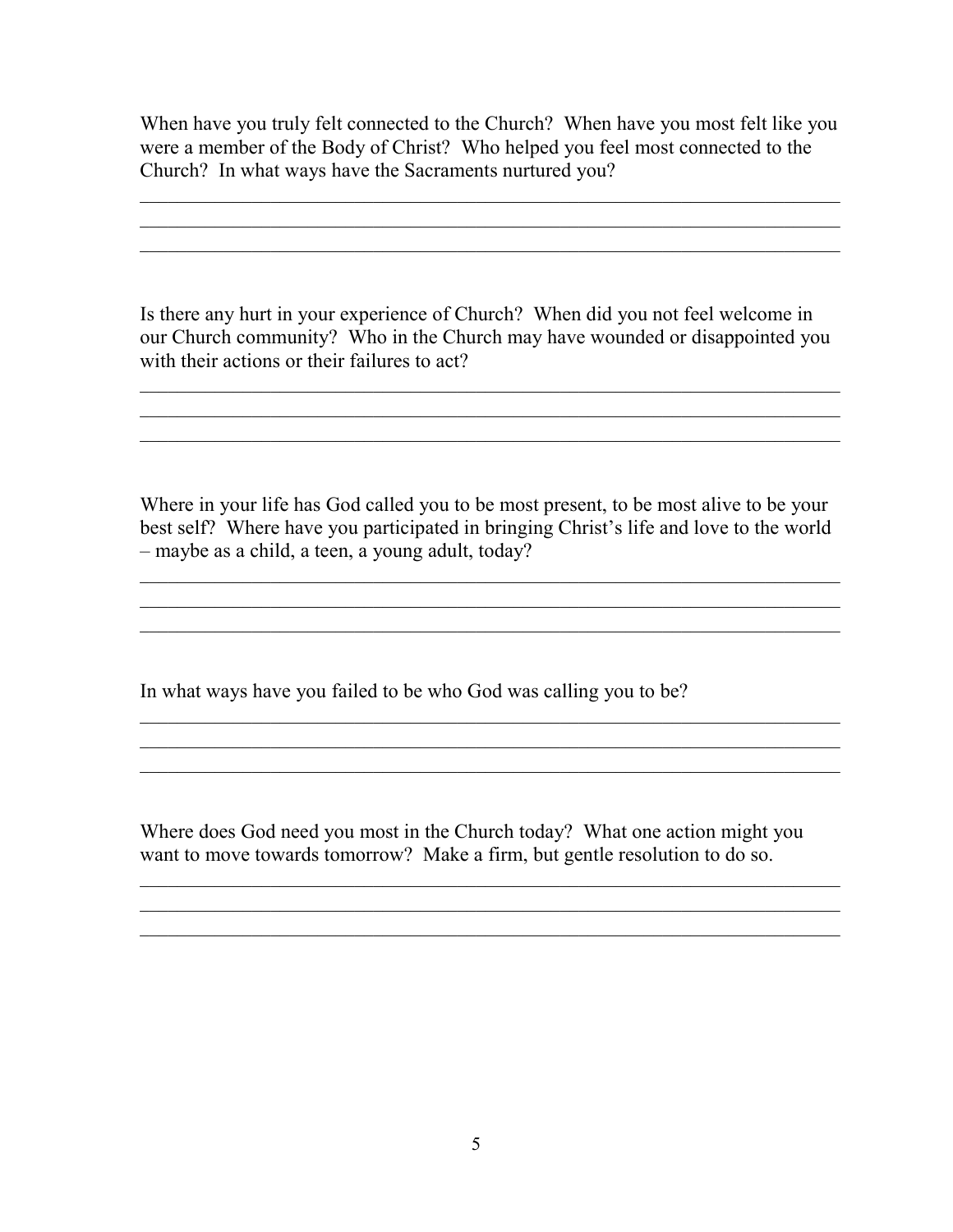## **SMALL GROUP LISTENING AND SHARING**

## **Round 1: Fruit of Personal Reflection**

Take a couple of minutes to reflect in silence on these questions. The aim is not to address all the questions, but only those that the Holy Spirit leads you to. Read through all of them first and see where you are drawn to share.

After a time of silence, allow each person 2-3 minutes to speak. Anyone in the group can begin, and the person on their left is the next person to share. If that person is not ready to share, move on to the next person, but remember to come back around. Continue clockwise around the circle, until each person in the group who wishes to share has had their turn. As a reminder, when others are speaking, everyone else should listen with an open and humble heart.

If there is extra time after everyone has had a chance to share, you can move on to the next round or go around the circle again until the time is finished.

• What are some of the things that were stirred up in your heart during the Examen Prayer?

\_\_\_\_\_\_\_\_\_\_\_\_\_\_\_\_\_\_\_\_\_\_\_\_\_\_\_\_\_\_\_\_\_\_\_\_\_\_\_\_\_\_\_\_\_\_\_\_\_\_\_\_\_\_\_\_\_\_\_\_\_\_\_\_\_\_\_\_\_\_\_\_\_\_\_

\_\_\_\_\_\_\_\_\_\_\_\_\_\_\_\_\_\_\_\_\_\_\_\_\_\_\_\_\_\_\_\_\_\_\_\_\_\_\_\_\_\_\_\_\_\_\_\_\_\_\_\_\_\_\_\_\_\_\_\_\_\_\_\_\_\_\_\_\_\_\_\_\_\_\_ \_\_\_\_\_\_\_\_\_\_\_\_\_\_\_\_\_\_\_\_\_\_\_\_\_\_\_\_\_\_\_\_\_\_\_\_\_\_\_\_\_\_\_\_\_\_\_\_\_\_\_\_\_\_\_\_\_\_\_\_\_\_\_\_\_\_\_\_\_\_\_\_\_\_\_

\_\_\_\_\_\_\_\_\_\_\_\_\_\_\_\_\_\_\_\_\_\_\_\_\_\_\_\_\_\_\_\_\_\_\_\_\_\_\_\_\_\_\_\_\_\_\_\_\_\_\_\_\_\_\_\_\_\_\_\_\_\_\_\_\_\_\_\_\_\_\_\_\_\_\_ \_\_\_\_\_\_\_\_\_\_\_\_\_\_\_\_\_\_\_\_\_\_\_\_\_\_\_\_\_\_\_\_\_\_\_\_\_\_\_\_\_\_\_\_\_\_\_\_\_\_\_\_\_\_\_\_\_\_\_\_\_\_\_\_\_\_\_\_\_\_\_\_\_\_\_

\_\_\_\_\_\_\_\_\_\_\_\_\_\_\_\_\_\_\_\_\_\_\_\_\_\_\_\_\_\_\_\_\_\_\_\_\_\_\_\_\_\_\_\_\_\_\_\_\_\_\_\_\_\_\_\_\_\_\_\_\_\_\_\_\_\_\_\_\_\_\_\_\_\_\_ \_\_\_\_\_\_\_\_\_\_\_\_\_\_\_\_\_\_\_\_\_\_\_\_\_\_\_\_\_\_\_\_\_\_\_\_\_\_\_\_\_\_\_\_\_\_\_\_\_\_\_\_\_\_\_\_\_\_\_\_\_\_\_\_\_\_\_\_\_\_\_\_\_\_\_

• How have you seen the Holy Spirit moving in and through you during the weeks since the first listening session?

*The following are some questions that were considered at our first listening session. As you've continued to ponder them, what are some insights you've gained?*

- What do you most treasure about our faith and your membership in the Church?
- What are your dreams for the Church?
- What breaks your heart?
- To what is the Holy Spirit calling us as a church in the  $21<sup>st</sup>$  century?

\_\_\_\_\_\_\_\_\_\_\_\_\_\_\_\_\_\_\_\_\_\_\_\_\_\_\_\_\_\_\_\_\_\_\_\_\_\_\_\_\_\_\_\_\_\_\_\_\_\_\_\_\_\_\_\_\_\_\_\_\_\_\_\_\_\_\_\_\_\_\_\_\_\_\_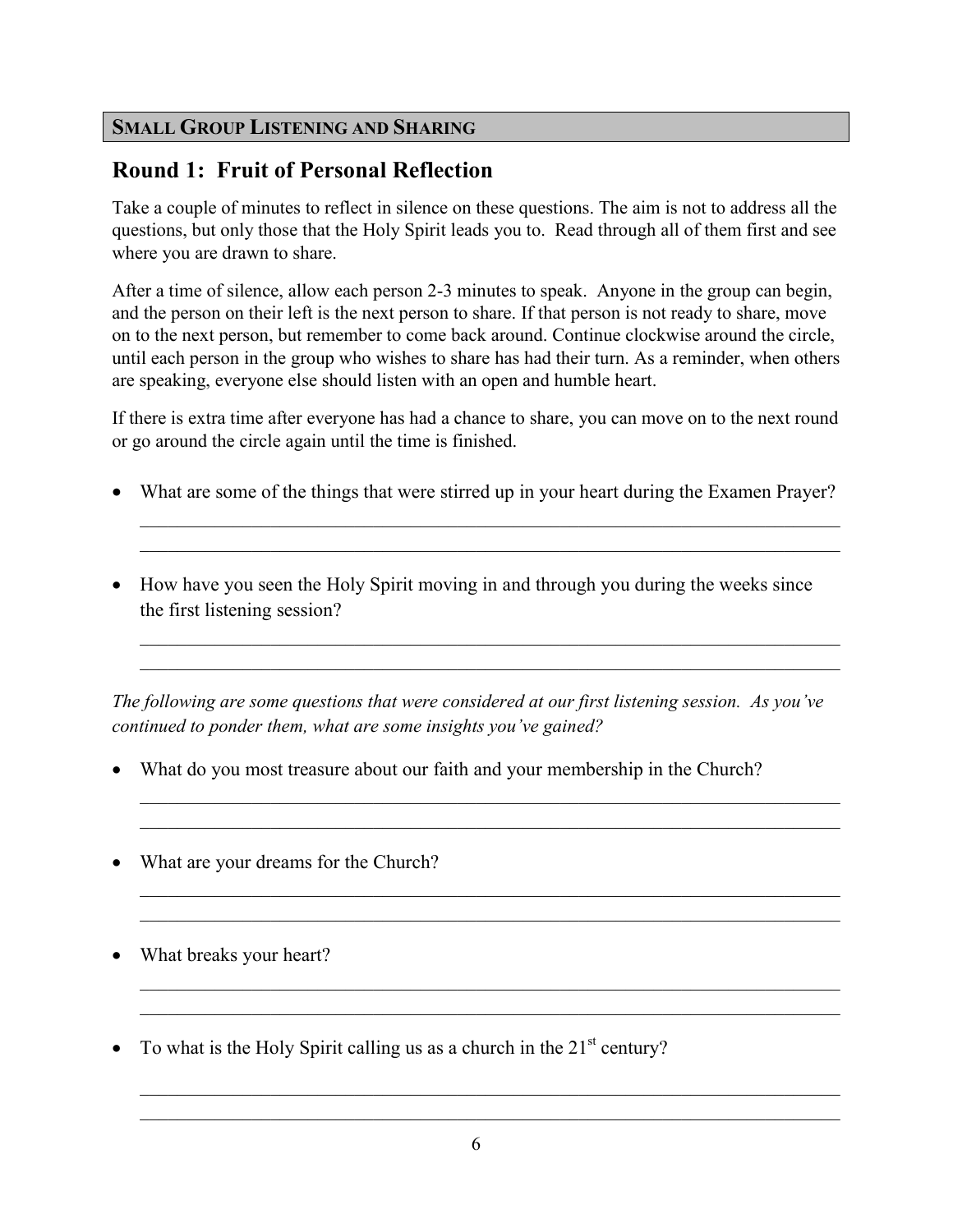# **Round 2: Fruit of Encounters in the Periphery**

Take a couple of minutes to reflect in silence on these questions. Again, you do not need to share on all the questions, but only those to which the Holy Spirit leads you. Read through all of them first and see where you are drawn to share.

After a time of silence, allow each person 2-3 minutes to speak. Anyone in the group can begin, then continue in the same manner as the first round.

Once everyone has had a chance to share, discuss which one or two points could be shared with the larger group from these two rounds.

• What is important to share from your encounter in the periphery? Please remember to respect the privacy of the person you encountered – share key takeaways without revealing their identity or private information.

\_\_\_\_\_\_\_\_\_\_\_\_\_\_\_\_\_\_\_\_\_\_\_\_\_\_\_\_\_\_\_\_\_\_\_\_\_\_\_\_\_\_\_\_\_\_\_\_\_\_\_\_\_\_\_\_\_\_\_\_\_\_\_\_\_\_\_\_\_\_\_\_\_\_\_ \_\_\_\_\_\_\_\_\_\_\_\_\_\_\_\_\_\_\_\_\_\_\_\_\_\_\_\_\_\_\_\_\_\_\_\_\_\_\_\_\_\_\_\_\_\_\_\_\_\_\_\_\_\_\_\_\_\_\_\_\_\_\_\_\_\_\_\_\_\_\_\_\_\_\_

\_\_\_\_\_\_\_\_\_\_\_\_\_\_\_\_\_\_\_\_\_\_\_\_\_\_\_\_\_\_\_\_\_\_\_\_\_\_\_\_\_\_\_\_\_\_\_\_\_\_\_\_\_\_\_\_\_\_\_\_\_\_\_\_\_\_\_\_\_\_\_\_\_\_\_

\_\_\_\_\_\_\_\_\_\_\_\_\_\_\_\_\_\_\_\_\_\_\_\_\_\_\_\_\_\_\_\_\_\_\_\_\_\_\_\_\_\_\_\_\_\_\_\_\_\_\_\_\_\_\_\_\_\_\_\_\_\_\_\_\_\_\_\_\_\_\_\_\_\_\_

\_\_\_\_\_\_\_\_\_\_\_\_\_\_\_\_\_\_\_\_\_\_\_\_\_\_\_\_\_\_\_\_\_\_\_\_\_\_\_\_\_\_\_\_\_\_\_\_\_\_\_\_\_\_\_\_\_\_\_\_\_\_\_\_\_\_\_\_\_\_\_\_\_\_\_ \_\_\_\_\_\_\_\_\_\_\_\_\_\_\_\_\_\_\_\_\_\_\_\_\_\_\_\_\_\_\_\_\_\_\_\_\_\_\_\_\_\_\_\_\_\_\_\_\_\_\_\_\_\_\_\_\_\_\_\_\_\_\_\_\_\_\_\_\_\_\_\_\_\_\_

- How did you feel reaching out to listen to someone who feels disconnected to the Church? Did you feel the Spirit moving in the conversation?
- If you have not had an encounter yet, who do you feel God has placed on your heart to encounter? What are your hopes for that conversation?
- Which are the spiritual, social, economic, political, geographical or existential peripheries of our local community that still need to be heard? Whose voices are missing?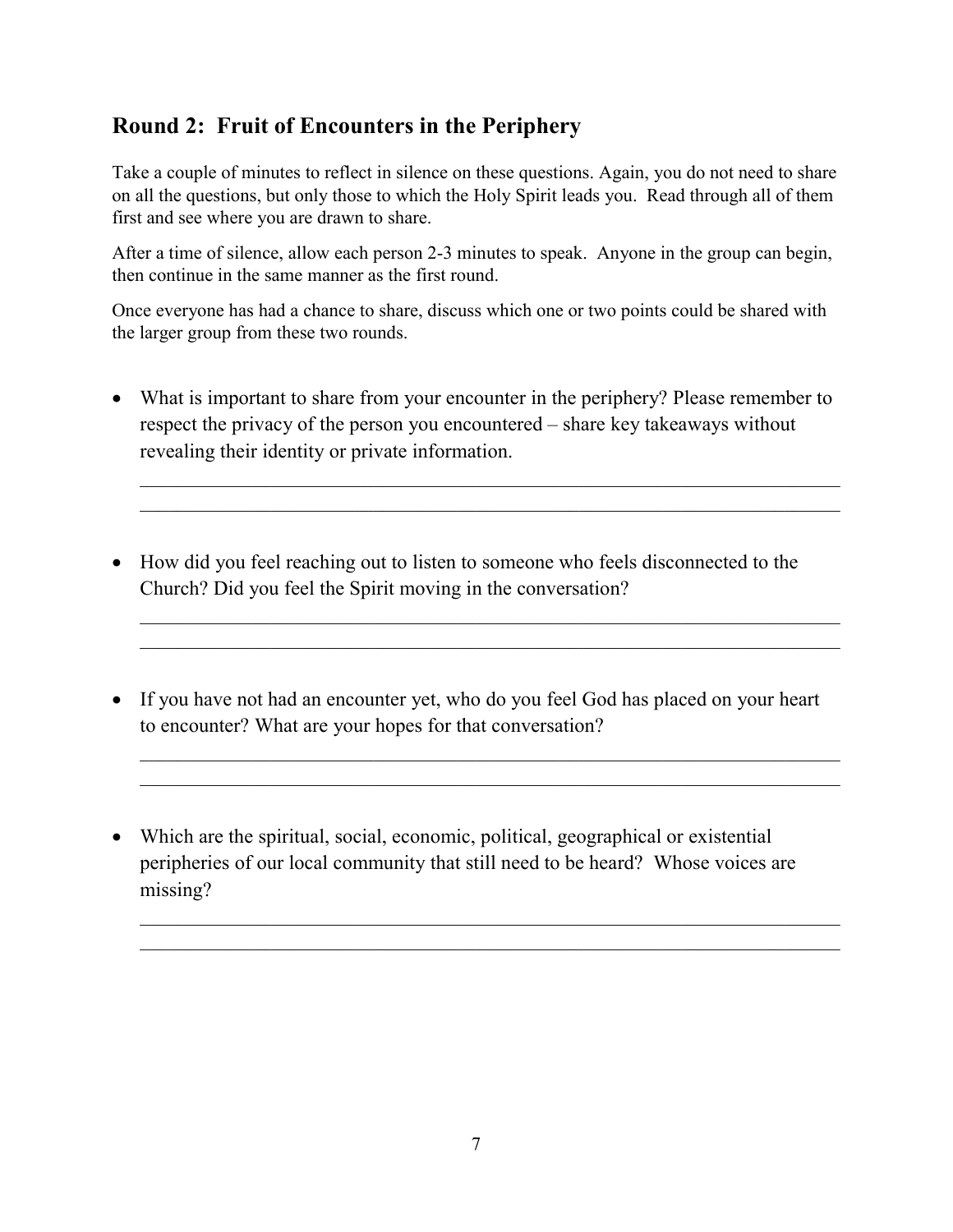#### **TIME FOR DISCERNMENT**

Quotes from "Let Us Dream: The Path to a Better Future", Pope Francis.

#### *Quote #1:*

"Between the first step, which is to come close and allow yourself to be struck by what you see, and the third step, which is to act concretely to heal and repair, there is an essential intermediate stage: to discern, and to choose…

"For this second step, we need not just openness to reality but a robust set of criteria to guide us: knowing we are loved by God, called to be a people in service and solidarity. We need, too, a healthy capacity for silent reflection, places of refuge from the tyranny of the urgent. Most of all, we need prayer, to hear the prompts of the Spirit and cultivate dialogue in a community that can hold us and allow us to dream. Thus armed, we can read right the signs of the times and opt for a way that does all good…"

### *Quote #2:*

"How do we apply these noble but abstract criteria to the large and small choices we make? This calls for the kind of reflection and prayer known as *discernment of spirits.* Discernment means to think through our decisions and actions, not just by rational calculation but by listening for His Spirit, recognizing in prayer God's motives, invitations and will. There is a principle worth remembering in these times: ideas are debated, but reality is *discerned.*

"This is a difficult thing for those of a more impatient disposition, who believe that to every problem there must be a technical solution, as if it were merely a question of finding the right switch…But discernment is vital if we want to create a better future…

"Discernment…allows us to navigate changing contexts and specific situations as we seek the truth. Truth reveals itself to the one who opens herself to it… If you don't open up, you can't discern…

"The Spirit shows us new things through what the Church calls 'signs of the times.' Discerning the signs of the times allows us to make sense of change. In interpreting and praying over events or trends in light of the Gospel, we can detect movements that reflect the values of God's Kingdom or their opposite."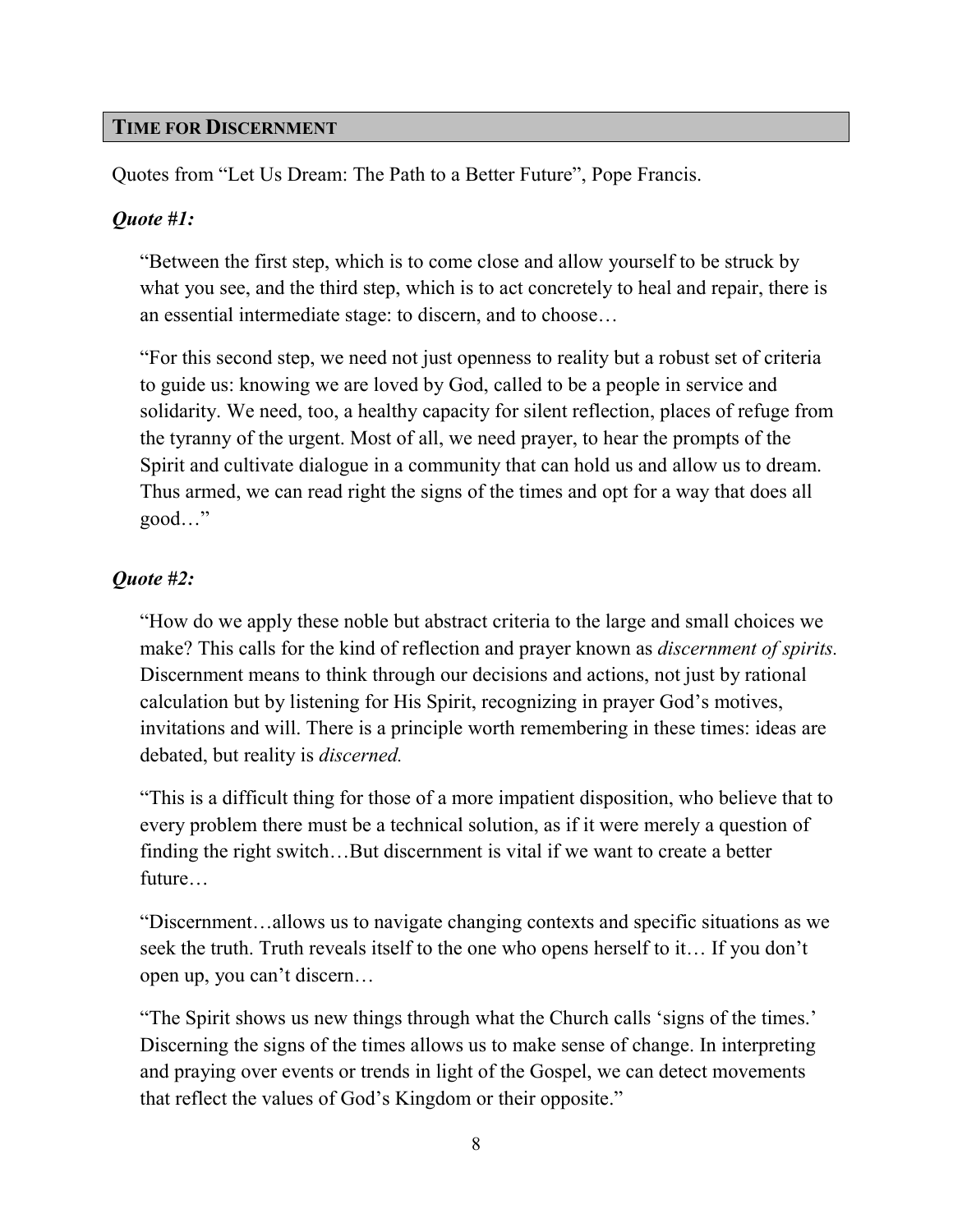### *Quote #3:*

"The discernment step allows us to ask: What is the Spirit telling us? …

Discerning what is and what is not of God, we begin to see where and how to act…How do we distinguish the spirits? They speak different languages; they use different ways to reach our hearts. The voice of God never imposes but proposes, whereas the enemy is strident, insistent, and even monotonous. The voice of God might correct us, but gently, always encouraging, consoling, giving us hope. The bad spirit on the other hand offers us dazzling illusions and tempting sensations, but they are fleeting. It exploits our fears and suspicions, and seduces us with wealth and prestige. If we ignore it, it responds with contempt and accusation, telling us: You're worthless…

"The voice of God opens your horizons, whereas the enemy pins you against a wall. Where the good spirit gives you hope, the bad spirit sows suspicion, anxiety, and finger-pointing. The good spirit appeals to my desire to do good, to help and to serve, and gives me strength to go forward on the right path. The bad spirit, conversely, closes me in on myself, and makes me rigid and intolerant. It is the spirit of fear and grievance. It makes me sad, fearful and irritable. Rather than freeing me, it enslaves me. Rather than opening me up to the present and the future, it encloses me in fear and resignation.

"Learning to distinguish these two kinds of 'voice' allows us to choose the right path forward, which is not always the most obvious, and to avoid making decisions while trapped in past hurts or in fears of the future that risk immobilizing us."

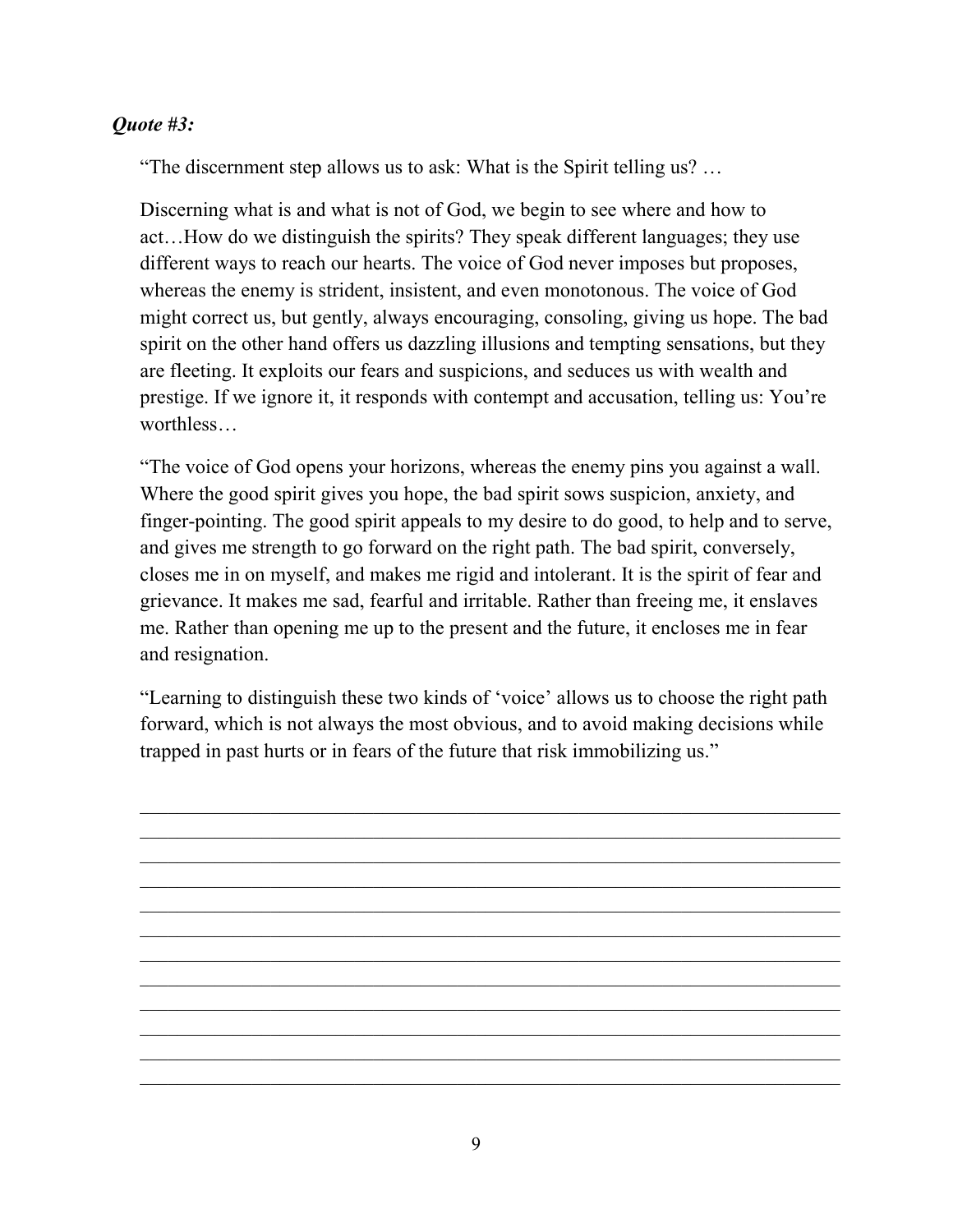### **SMALL GROUP LISTENING AND SHARING**

# **Round 3: What is the Holy Spirit Calling Us To Do?**

Take a couple of minutes to reflect in silence on these questions. Again, you do not need to share about all the questions, but only those to which the Holy Spirit leads you. Read through all of them first and see where you are drawn to share.

After a time of silence, allow each person 2-3 minutes to speak. Anyone in the group can begin, then continue in the same manner as the first round. Remember that participants may also write their comments on note cards if they feel uncomfortable or do not have a chance to share everything in this small group.

Once everyone has had a chance to share, discuss which one or two ideas could be shared with the larger group.

• What actions do you feel the Spirit is calling the Church to take – in your personal life, in our community, as a diocese, as a universal Church?

\_\_\_\_\_\_\_\_\_\_\_\_\_\_\_\_\_\_\_\_\_\_\_\_\_\_\_\_\_\_\_\_\_\_\_\_\_\_\_\_\_\_\_\_\_\_\_\_\_\_\_\_\_\_\_\_\_\_\_\_\_\_\_\_\_\_\_\_\_\_\_\_\_\_\_  $\mathcal{L}_\mathcal{L} = \mathcal{L}_\mathcal{L} = \mathcal{L}_\mathcal{L} = \mathcal{L}_\mathcal{L} = \mathcal{L}_\mathcal{L} = \mathcal{L}_\mathcal{L} = \mathcal{L}_\mathcal{L} = \mathcal{L}_\mathcal{L} = \mathcal{L}_\mathcal{L} = \mathcal{L}_\mathcal{L} = \mathcal{L}_\mathcal{L} = \mathcal{L}_\mathcal{L} = \mathcal{L}_\mathcal{L} = \mathcal{L}_\mathcal{L} = \mathcal{L}_\mathcal{L} = \mathcal{L}_\mathcal{L} = \mathcal{L}_\mathcal{L}$ \_\_\_\_\_\_\_\_\_\_\_\_\_\_\_\_\_\_\_\_\_\_\_\_\_\_\_\_\_\_\_\_\_\_\_\_\_\_\_\_\_\_\_\_\_\_\_\_\_\_\_\_\_\_\_\_\_\_\_\_\_\_\_\_\_\_\_\_\_\_\_\_\_\_\_ \_\_\_\_\_\_\_\_\_\_\_\_\_\_\_\_\_\_\_\_\_\_\_\_\_\_\_\_\_\_\_\_\_\_\_\_\_\_\_\_\_\_\_\_\_\_\_\_\_\_\_\_\_\_\_\_\_\_\_\_\_\_\_\_\_\_\_\_\_\_\_\_\_\_\_

• What concrete, practical steps could be taken to move forward together as Church?

\_\_\_\_\_\_\_\_\_\_\_\_\_\_\_\_\_\_\_\_\_\_\_\_\_\_\_\_\_\_\_\_\_\_\_\_\_\_\_\_\_\_\_\_\_\_\_\_\_\_\_\_\_\_\_\_\_\_\_\_\_\_\_\_\_\_\_\_\_\_\_\_\_\_\_

• How are you personally feeling called to put your gifts and talents at the service of these actions? *(If you'd like, you may write your contact information on a notecard along with the area of ministry you'd like to be involved and submit that to the facilitator at the end of this session.)*

\_\_\_\_\_\_\_\_\_\_\_\_\_\_\_\_\_\_\_\_\_\_\_\_\_\_\_\_\_\_\_\_\_\_\_\_\_\_\_\_\_\_\_\_\_\_\_\_\_\_\_\_\_\_\_\_\_\_\_\_\_\_\_\_\_\_\_\_\_\_\_\_\_\_\_ \_\_\_\_\_\_\_\_\_\_\_\_\_\_\_\_\_\_\_\_\_\_\_\_\_\_\_\_\_\_\_\_\_\_\_\_\_\_\_\_\_\_\_\_\_\_\_\_\_\_\_\_\_\_\_\_\_\_\_\_\_\_\_\_\_\_\_\_\_\_\_\_\_\_\_ \_\_\_\_\_\_\_\_\_\_\_\_\_\_\_\_\_\_\_\_\_\_\_\_\_\_\_\_\_\_\_\_\_\_\_\_\_\_\_\_\_\_\_\_\_\_\_\_\_\_\_\_\_\_\_\_\_\_\_\_\_\_\_\_\_\_\_\_\_\_\_\_\_\_\_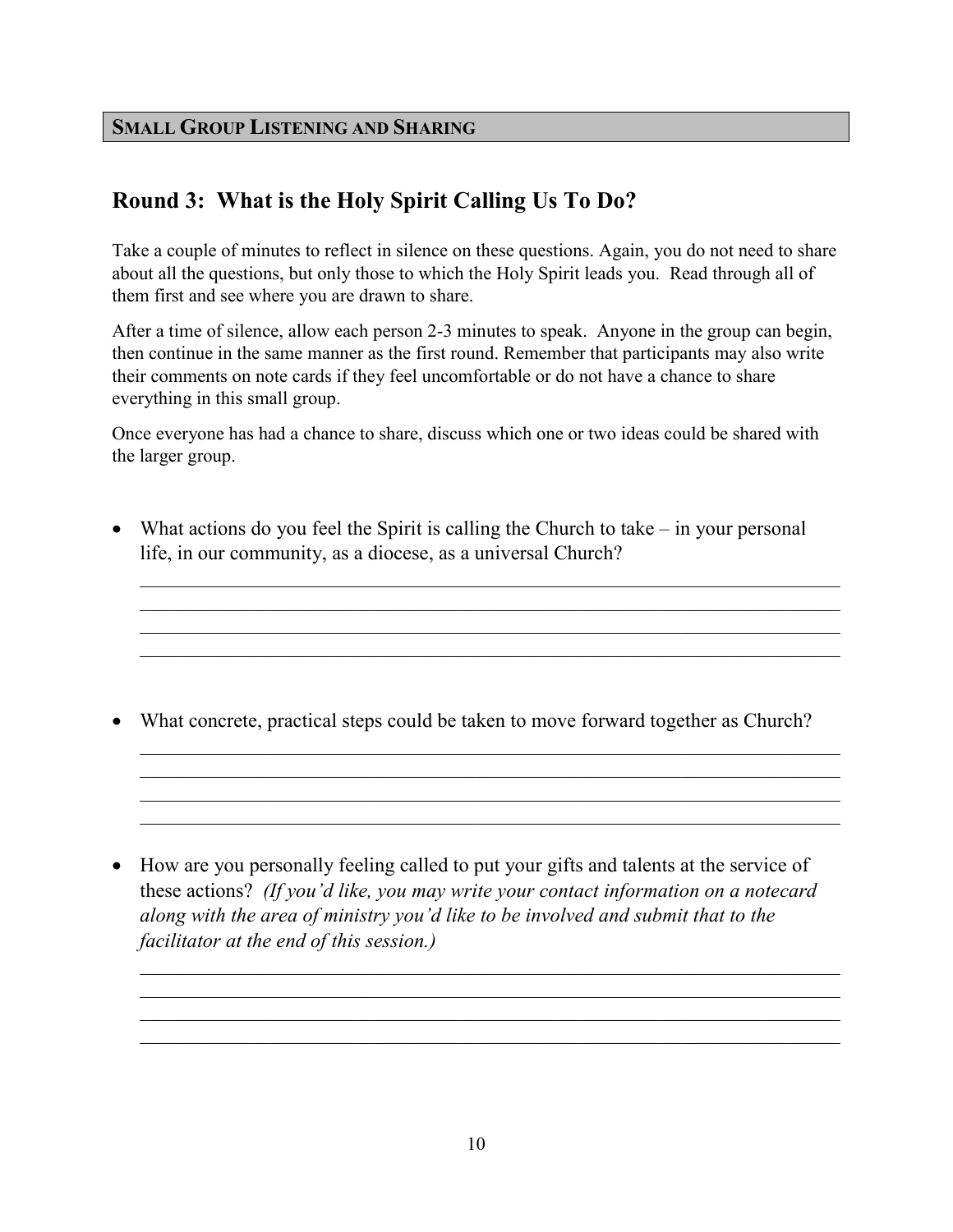#### **CLOSING PRAYER**

#### **PRAYERS OF INTERCESSION**

Response: Lord, hear our prayer.

#### **CONCLUDING RITE**

*While making the sign of the cross:*

| <b>Leader:</b><br>All: | May the Lord bless us, protect us from all evil, and bring<br>us to everlasting life.<br>Amen. |  |  |
|------------------------|------------------------------------------------------------------------------------------------|--|--|
| Leader:                | Go and announce the Gospel of the Lord. [OR Go in peace.]                                      |  |  |
| All:                   | Thanks be to God.                                                                              |  |  |

#### *Notes to Participants:*

- ♦ For more information about the Synod on Synodality, please visit the Diocese of Owensboro website at: <https://owensborodiocese.org/synod>
- ♦ You are welcome to submit comments about your conversations in the periphery or reflections in small groups directly to the diocese via email at  $\frac{\text{synod}(a)\text{pastoral.org}}{\text{synod}(a)}$
- ♦ If you'd like to read more about the Synod on Synodality, we would recommend these resources:
	- o Vademecum for the Synod on Synodality: <https://www.synod.va/en/news/vademecum-for-the-synod-on-synodality.html>
	- o Preparatory Document for the Synod on Synodality: <https://www.synod.va/en/news/preparatory-document.html>
	- o *Let Us Dream: The Path to a Better Future* by Pope Francis: <https://www.amazon.com/Let-Us-Dream-Better-Future/dp/1982171863>